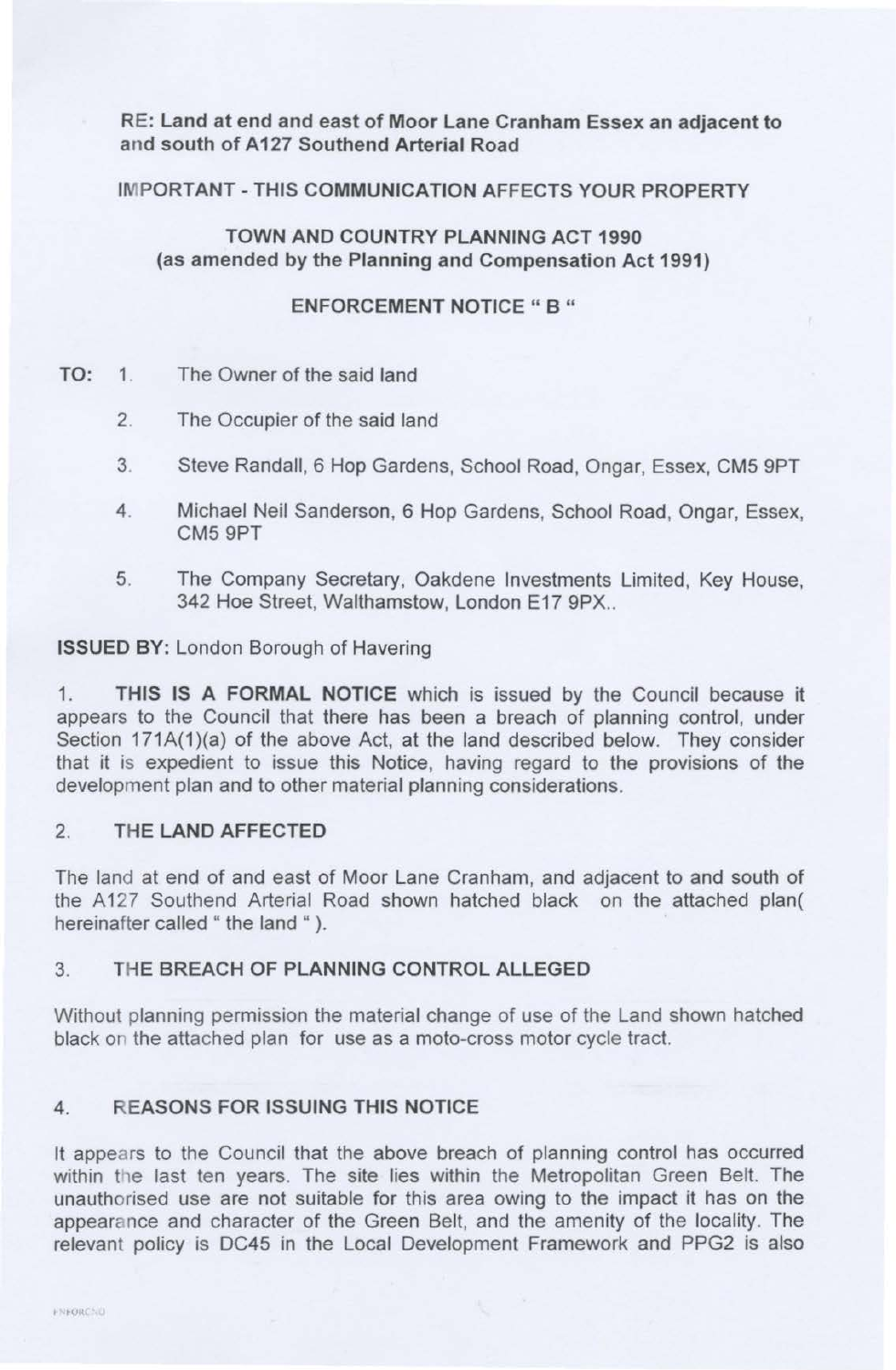relevant. Policy DC45 is consistent with the Government's advice on Green Belts (PPG2) which identifies appropriate uses within the Green Belt. Green Belt policy and guidance confirm that planning permission should only be given if such identified harm is clearly outweighed by very special circumstances. The unauthorised use of the land is considered to have a detrimental impact upon public views into the site and thereby the site's contribution to the openness of the Green Belt. Policy DC61 is appropriate in that the intensified use of the site will have significant impact on the surrounding residential amenity through noise and increased activity along Moor Lane and the site itself. The Council do not consider that planning permission should be given, because planning conditions could not overcome these problems.

In making its decision to issue this Notice the Council considered that the unauthorised use is contrary to the following policies of the Local Development Framework : policies DC61 , DC45, and to Government's advice on Green Belts (PPG2).

## 5. **WHAT YOU ARE REQUIRED TO DO**

(i) Cease using the Land shown hatched black on the attached plan as a mote-cross motor cycle race track

Time for compliance: 1 month from the effective date of this notice

(ii) Return the Land shown hatched black on the attached plan to its condition as open rural naturally seeded Land before its unauthorised use

Time for compliance: 1 month from the effective date of this notice

(iii) Remove from the Land shown hatched black on the attached plan all machinery, equipment, apparatus, building materials, rubble, motor vehicles brought onto the Land in association with the unauthorised use and in compliance with requirements (i) and (ii) above

Time for compliance: 1 month from the effective date of this notice

# 6. **WHEN THIS NOTICE TAKES EFFECT**

This Notice takes effect on 20<sup>th</sup> July 2009, unless an appeal is made against it beforehand

Dated  $\widetilde{\mathcal{N}}$  /  $\widetilde{\mathcal{N}}$  2009

Authorised Officer

Signed:

on behalf of London Borough of Havering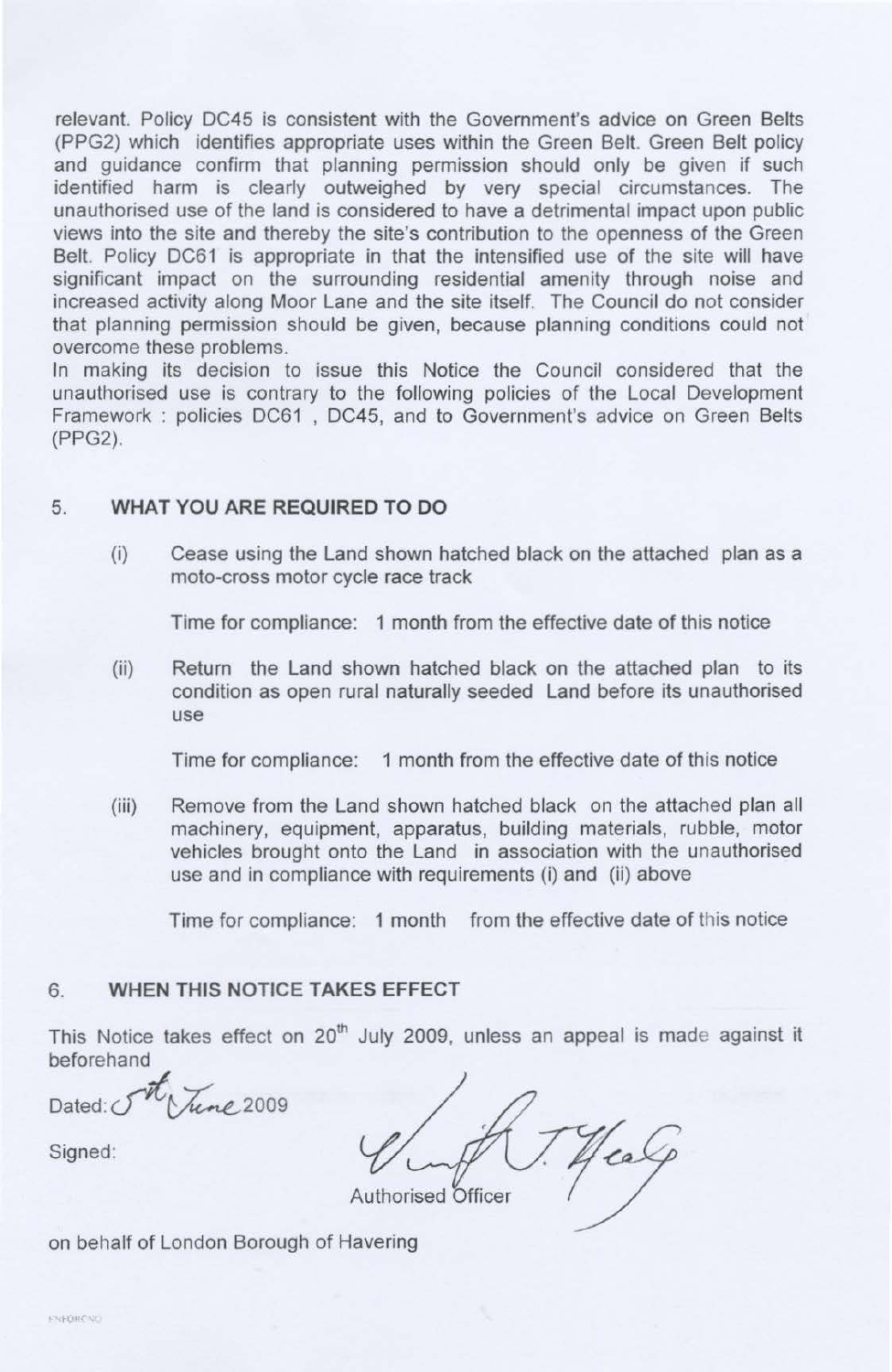Town Hall Main Road Romford RM1 380

#### **YOUR RIGHT OF APPEAL**

You can appeal against this Enforcement Notice to the Secretary of State by 20<sup>th</sup> July 2009. Further details are given on the information sheet from the Planning Inspectorate which accompanies this Notice. The enclosed booklet "Enforcement Appeals - A guide to procedure" also sets out your rights.

## **WHAT HAPPENS IF YOU DO NOT APPEAL**

If you do not appeal against this Enforcement Notice, it will take effect on 20<sup>th</sup> July 2009 and you must then ensure that the required steps for complying with it, for which you may be held responsible, are taken within the period specified in the Notice.

**FAILURE TO COMPLY WITH AN ENFORCEMENT NOTICE WHICH HAS TAKEN EFFECT CAN RESULT IN PROSECUTION AND/OR REMEDIAL ACTION BY THE COUNCIL.**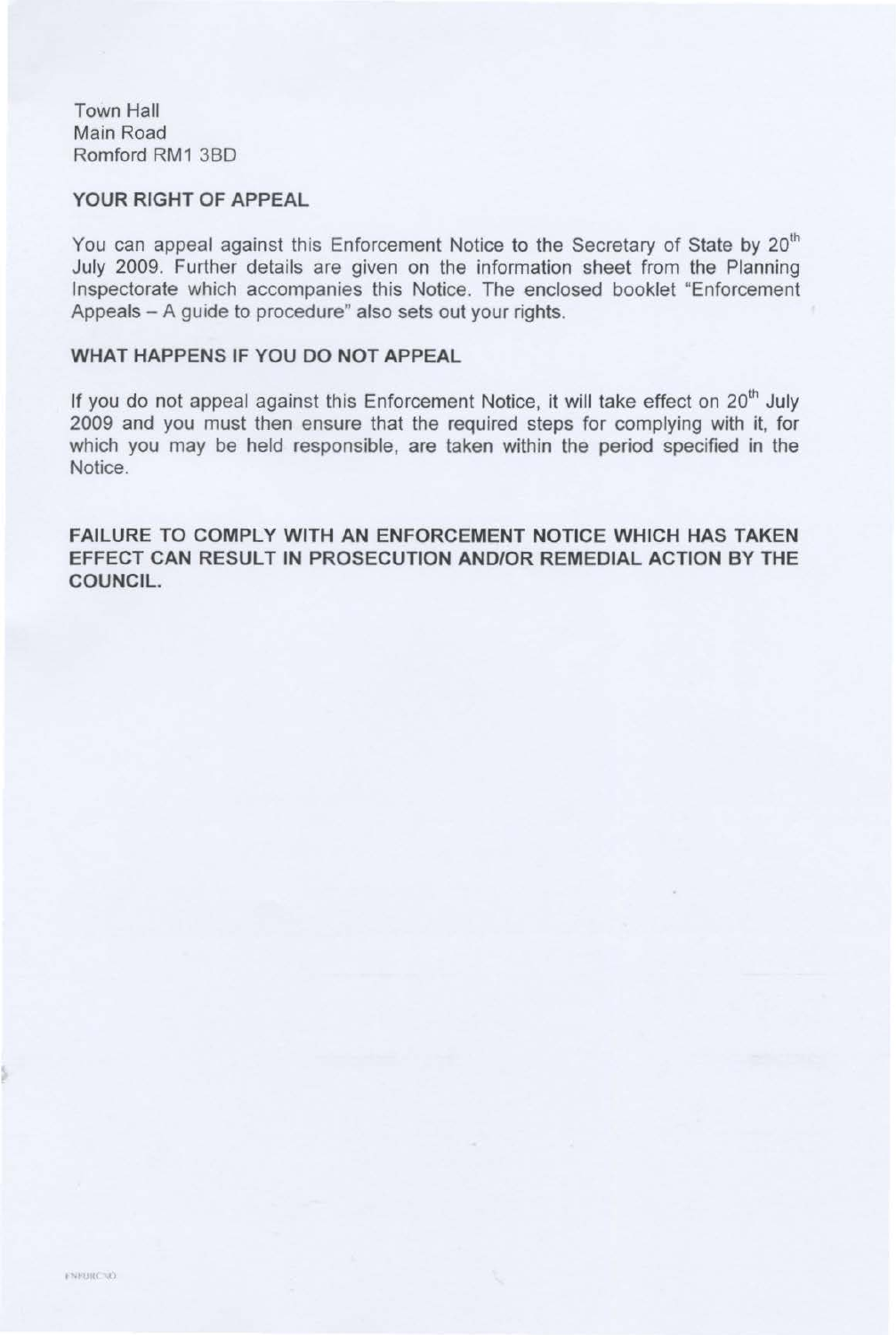### **EXPLANATORY NOTES**

#### **STATUTORY PROVISIONS**

A copy of Sections 171A, 1718 and 172 to 177 of the Town and Country Planning Act 1990 (as amended) is enclosed with this Notice.

#### **YOUR RIGHT OF APPEAL**

Any appeal must be in writing and received, or posted (with the postage paid and properly addressed) in time to be received in the ordinary course of the post, by the Secretary of State before 20<sup>th</sup> July 2009.

If you intend to appeal this Notice you should follow instructions given on the information sheet from the Planning Inspectorate which accompanies this Notice.

#### **GROUNDS OF APPEAL**

Under section 174 of the Town and Country Planning Act 1990 (as amended) you may appeal on one or more of the following grounds :

- (a) that, in respect of any breach of planning control which may be constituted by the matters stated in the notice, planning permission ought to be granted or, as the case may be, the condition or limitation concerned ought to be discharged;
- (b) that those matters have not occurred;
- (c) that those matters (if they occurred) do not constitute a breach of planning control;
- (d) that, at the date when the notice was issued, no enforcement action could be taken in respect of any breach of planning control which may be constituted by those matters;
- (e) that copies of the enforcement notice were not served as required by section 172;
- (f) that the steps required by the notice to be taken, or the activities required by the notice to cease, exceed what is necessary to remedy any breach of planning control which may be constituted by those matters or, as the case may be, to remedy any injury to amenity which has been caused by any such breach;
- (g) that any period specified in the notice in accordance with section 173(9) falls short of what should reasonably be allowed.

Not all these grounds may be relevant to you.

#### **PLANNING APPLICATION FEE**

Should you wish to appeal on ground  $(a)$  - that planning permission should be granted for the unauthorised development - then a fee of  $E$  335. 00 is payable both to the Secretary of State and to the Council, making the total fees payable  $£ 670.00$ . . If the fees are not paid then that ground of appeal will not be valid.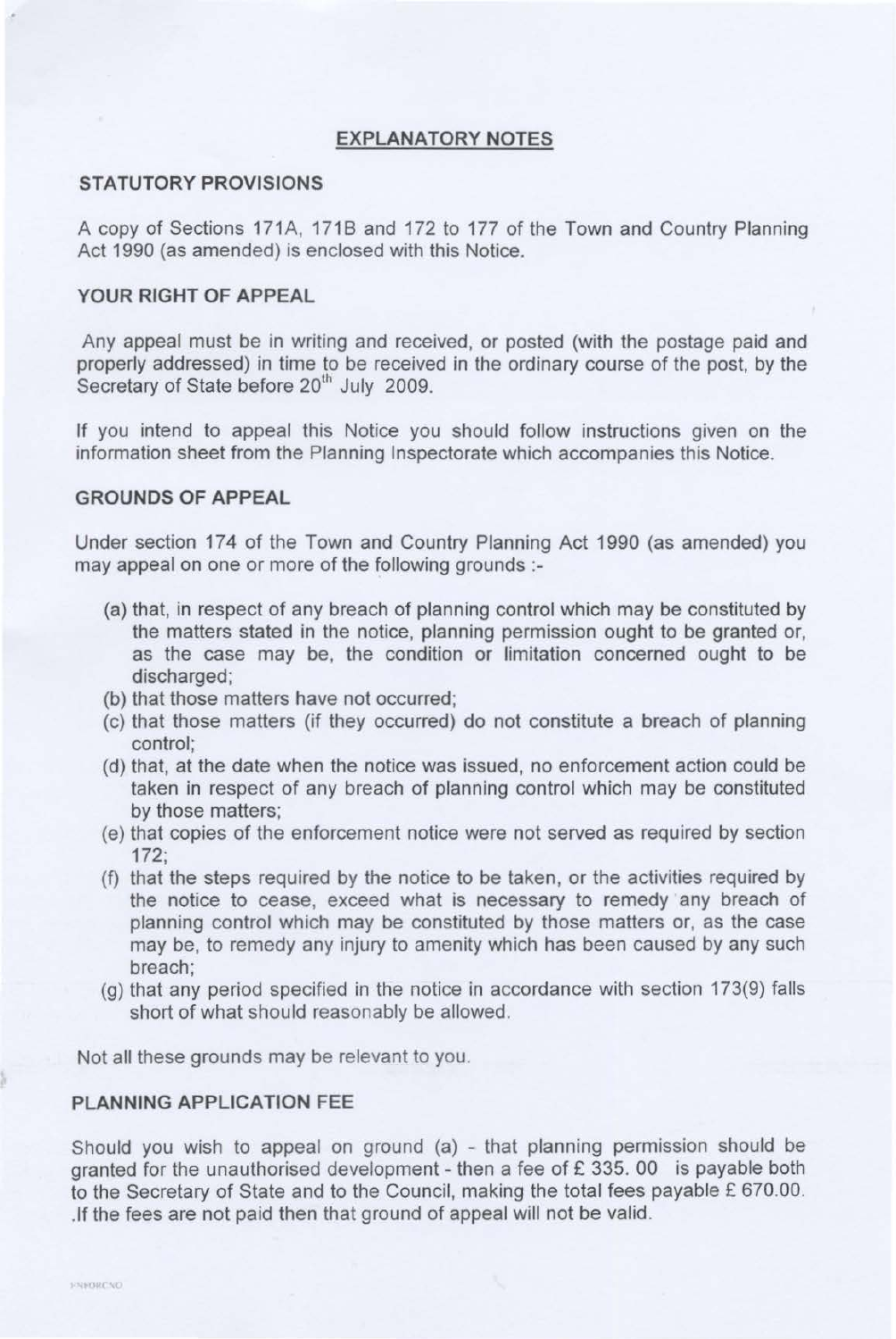#### **STATEMENT ON GROUNDS OF APPEAL**

'

You must submit to the Secretary of State, either when giving notice of appeal or within 14 days from the date on which the Secretary of State sends a notice so requiring , a statement in writing specifying the grounds on which you are appealing against the enforcement notice and stating briefly the facts on which you propose to rely in support of each of those grounds.

# **RECIPIENTS OF THE ENFORCEMENT NOTICE**

The names and addresses of all the persons on whom the Enforcement Notice has been served are:

- 1. The Owner of the said land
- 2. The Occupier of the said land
- 3. Steve Randall, 6 Hop Gardens, School Road, Ongar, Essex, CM5 9PT
- 4. Michael Neil Sanderson, 6 Hop Gardens, School Road, Ongar, Essex, CM5 9PT
- 5. The Company Secretary, Oakdene Investments Limited, Key House, 342 Hoe Street, Walthamstow, London E17 9PX.